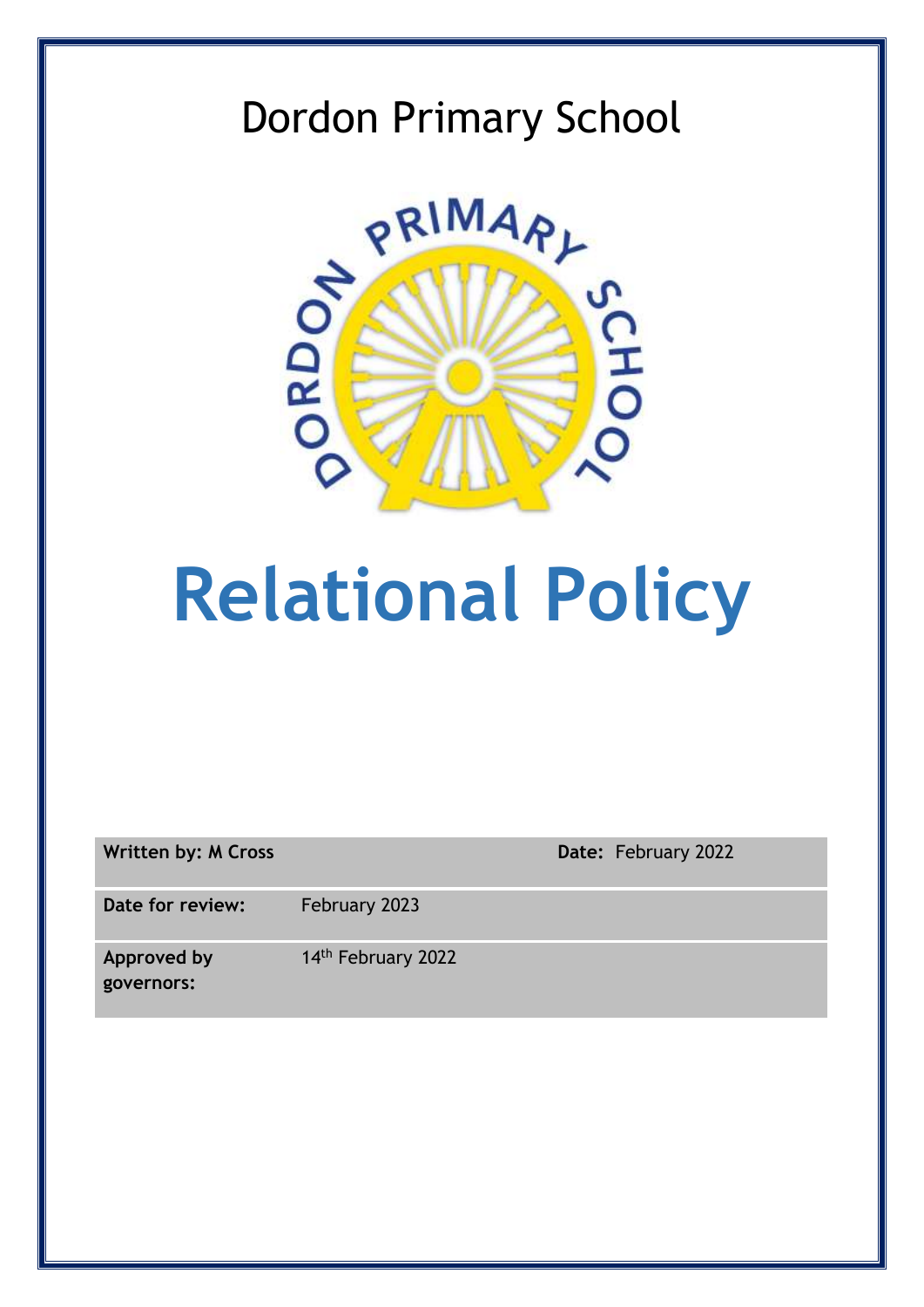## **Dordon Primary School**

## **Relational Policy**

At Dordon Primary School we hold positive relationships between all stakeholders at the heart of our practice. We work hard to establish and maintain positive relationships. We recognise and embrace the importance of repairing and restoring these relationships following any incident in school where damage may have been incurred.

It is important to recognise that behaviour is often an expression of a need not being met or a person not getting what they want. We will always seek to explore the cause behind a behaviour rather than focus on the behaviour itself.

#### **This policy aims to:**

- Identify how our school establishes positive relationships
- Outline the process to be followed where relationships may have been damaged
- Recognise the importance of de-escalation and prevention in maintaining relationships
- Identify the importance of involving all parties in maintaining relationships including the children

#### **Ethos**

Children in our school are individuals. They are always treated as such. We foster high expectations of all children's behaviour, work and relationships and to celebrate success widely. We build children's self-discipline, and a sense of pride and respect for themselves, their work, peers, school and the wider community. We develop positive relationships between school, parents and our community and a shared understanding of our aims. We create a school environment where children are healthy, happy, safe and secure, where they feel valued and respected within a diverse and inclusive environment.

The building of positive relationships is a fundamental component of life in our school. The building of these relationships is important for all children but it is **essential** for children who have experienced trauma or Adverse Childhood Experiences or have additional needs – for example children with attachment issues. For these children, positive relationships provide a sense of safety, security and belonging.

#### **Expectations**

The one word school rule at Dordon is RESPECT. This means pupils within school are expected to:

- $\triangleright$  Respect themselves
- $\triangleright$  Respect each other
- $\triangleright$  Respect all adults
- $\triangleright$  Respect the school environment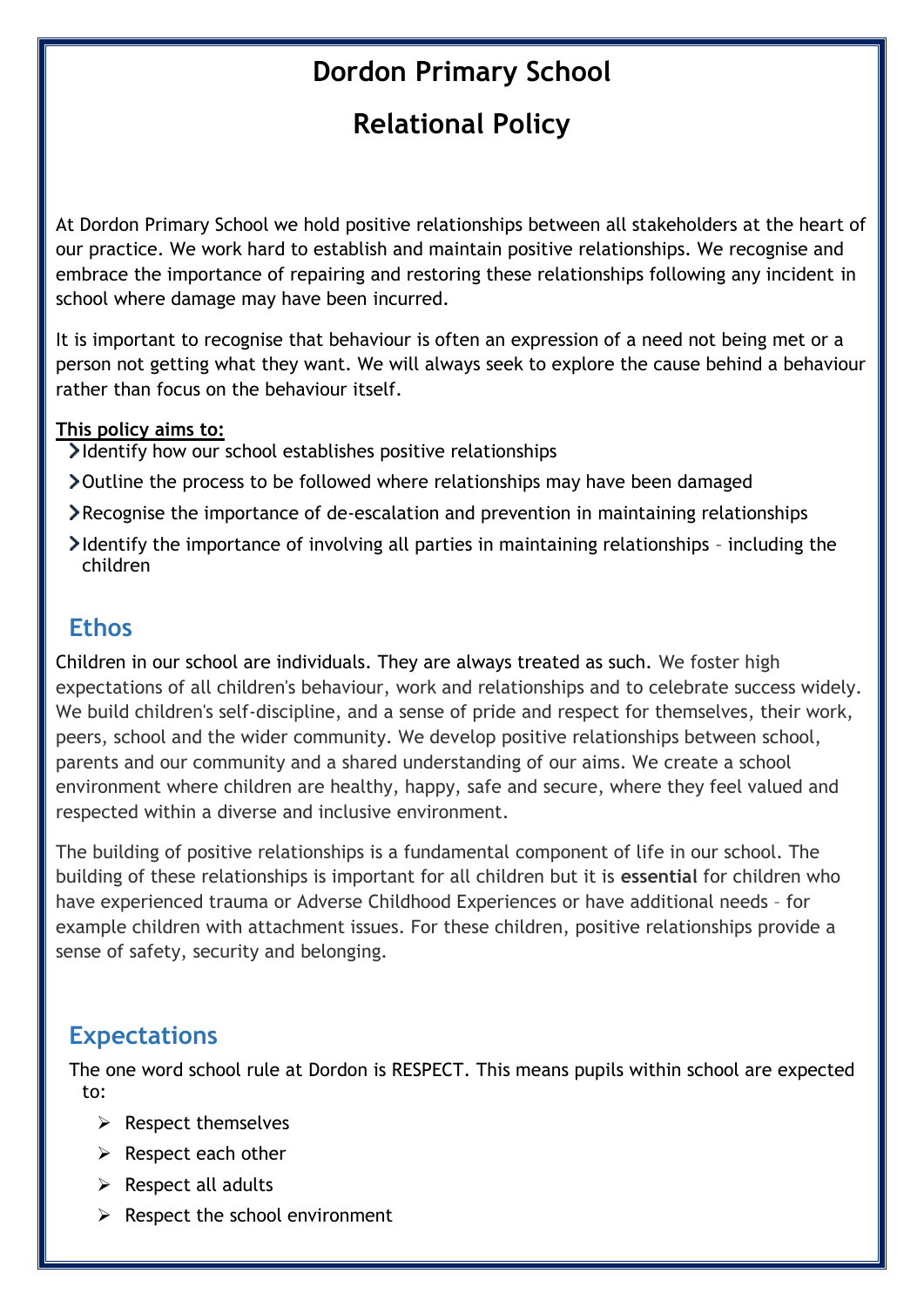#### **Fostering positive relationships**

This is an ongoing process and can be thought of as a system of deposits in a bank. Shared positive experiences form the grounding of any relationship. These do not have to be significant events but small, positive, frequent interactions. This provides common ground and fosters a sense of a shared experience.

Examples of these interactions include:

- Greet at classroom door
- $\triangleleft$  Awarding GEMS as recognition of meeting expectations
- ❖ Praise and reward (See Appendix A)
- Pay attention
- ❖ Laugh with them
- End lessons on a good note
- ❖ Learn to apologise
- ❖ Develop and cultivate compassion
- ❖ High five at the classroom door (or a smile instead)
- Look out for their team's results
- $\div$  Play games on the playground
- ❖ Give consistently but receive occasionally
- $\div$  Brag about them outrageously to others

Research suggests that for every negative experience children will need at least 7 positive experiences in order to maintain the relationship. It is our aim to exceed this through frequent interactions with all children so there are reserves to draw upon from their emotional bank.

#### **De-escalation – a strategy in maintaining relationships**

There will be occasions where people may experience anxiety or other feelings that may trigger certain behaviours. This is usually as an expression of an unmet need or not getting their desired outcome in a situation. This can be represented in the following way:

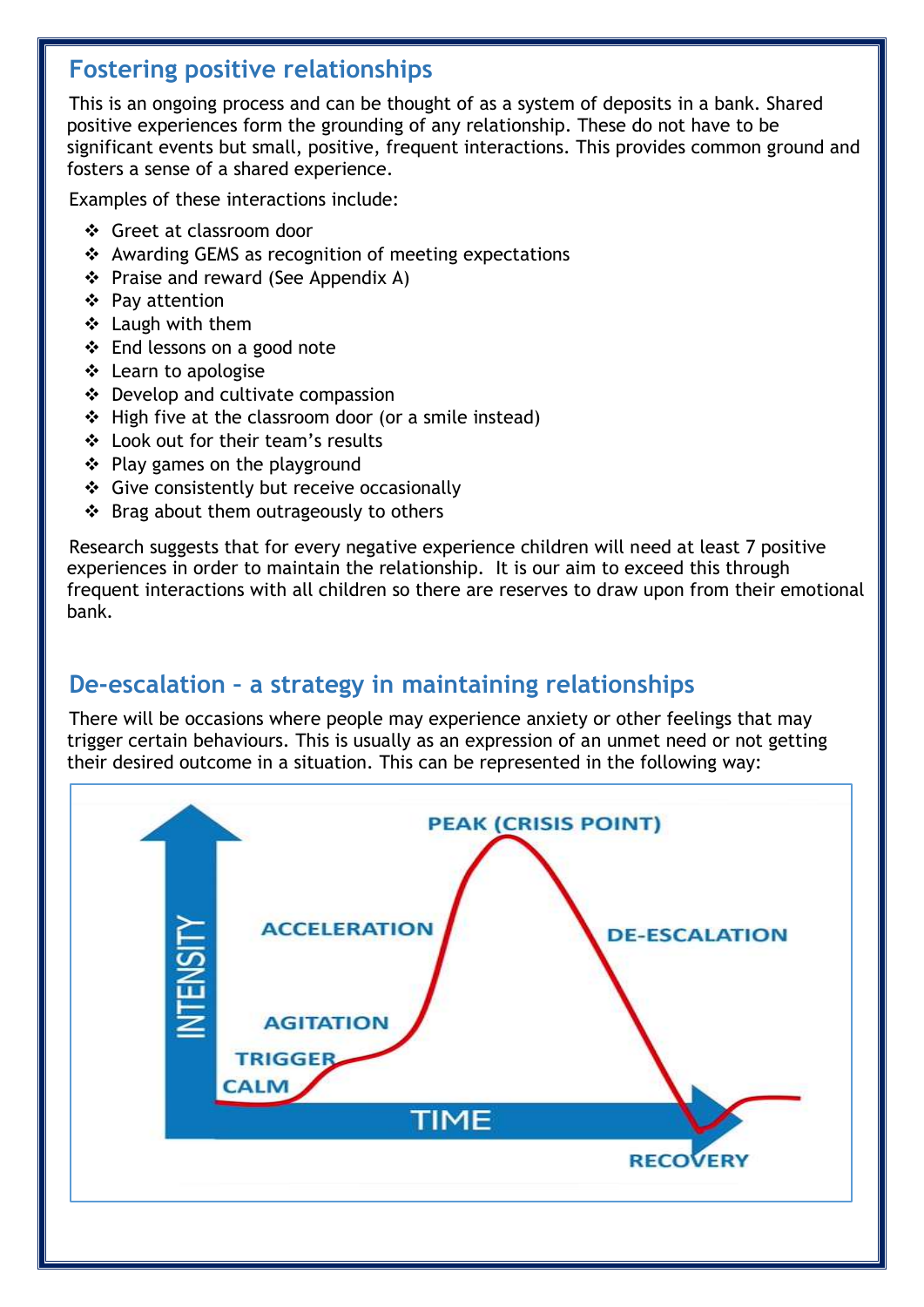Our aim as a school is to employ strategies to avoid a person reaching their peak. We use a wide range of strategies to achieve this. This is dependent on the age of the child, circumstance, cognitive ability, needs of the children, etc. Interventions are tailor-made to the person involved.

See Appendix B for the range of strategies that could be employed by any adults in school

For anyone who dysregulates (reaches PEAK) frequently, positive handling plans are implemented that outline strategies that prove to be most successful for an individual and those to avoid. It also outlines how the child can best support themselves in the regulation of their emotions. Involvement of the child in this process is intrinsic to its success.

#### **Restorative Practice**

The process involved in this approach is ongoing and starts with the frequent interactions listed above. Elements of the building and maintaining relationships and the recognition and naming of feelings is woven into every aspect of the curriculum – both the explicit planned curriculum and what we refer to as the 'hidden curriculum' the ongoing reinforcement of the key principles through incidental opportunities. These are considered to be preventative and avoid relationships being harmed.

The responsive element of the approach happens when relationships have been impaired. Restorative conversations will take place to repair any harm and move forward in maintaining the relationship that has been established.

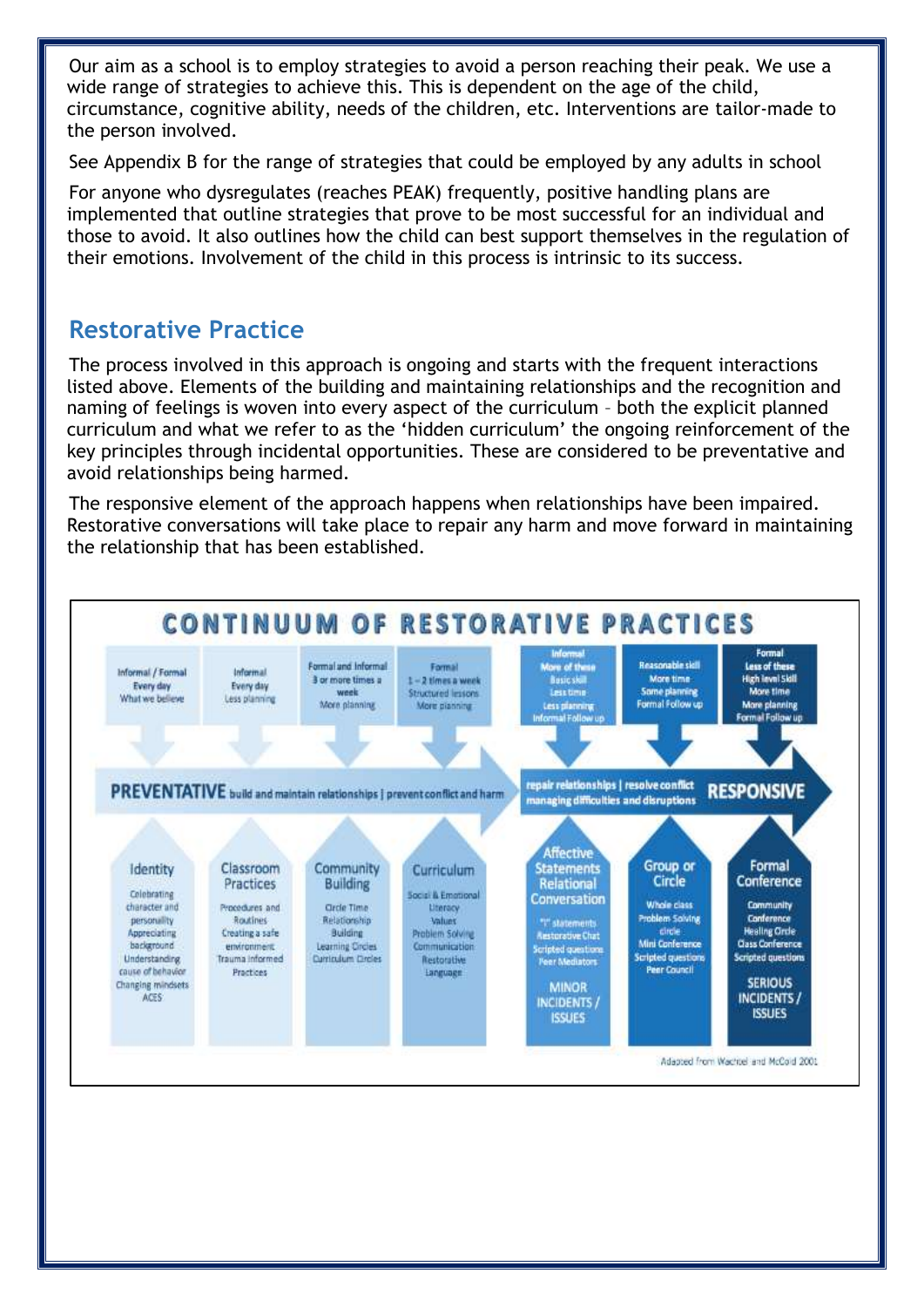#### **Restorative conversation**

There are varying degrees of restorative conversation that can be deployed when an incident happens. The level of formality will depend on what has happened. It ranges from a quick prompt through to a structured conversation between all parties. Staff will use shared language and sentence prompts to support the conversations with children- Appendix C

Where it is felt a structured conversation is needed with an individual where a person hasn't been directly affected, the following questions will provide the structure.

LISTEN- What has happened? What were you thinking?

LINK – How did you feel when this happened?

LEARN – What could you do next time?

Where a person has been directly affected by the actions of another, a conversation will take place together, by mutual consent, to explore the situation and repair the relationship. This will use 6 questions to structure the conversation with the harmer going first. The conversation will be facilitated by an adults and both parties get the opportunity to explore the situation.

Prior to this conversation, the harmer and the harmed will be spoken to separately to establish their willingness to participate in the process. See Appendix D.

The 6 questions to structure the conversation are as follows:-

- $\triangleright$  What happened?
- $\triangleright$  What were you thinking/ feeling?
- $\triangleright$  Who has been affected?
- $\triangleright$  What are you thinking/ feeling now?
- $\triangleright$  What needs to happen to put it right?
- ▶ Next time I could....

Prompts to support this conversation will be displayed in classrooms and key areas in school. All staff will have a copy to refer to – Appendix E.

#### **Community**

This approach will be used across school and for all stakeholders, not just the children. This means that restorative conversations may take place between adults and children, staff members in school and staff members and parents. Our aim with each of these conversations is to maintain the positive relationships on which we pride ourselves.

There are incidents that occur outside of school hours and premises that can impact on the wellbeing and participation of children in school. An example of this could be online incidents or incidents in the local area. It is at the school's discretion as to whether they intervene in such incidents but where it is deemed essential – a restorative conversation will be facilitated by adults in school to attempt to find a resolution and maintain relationships.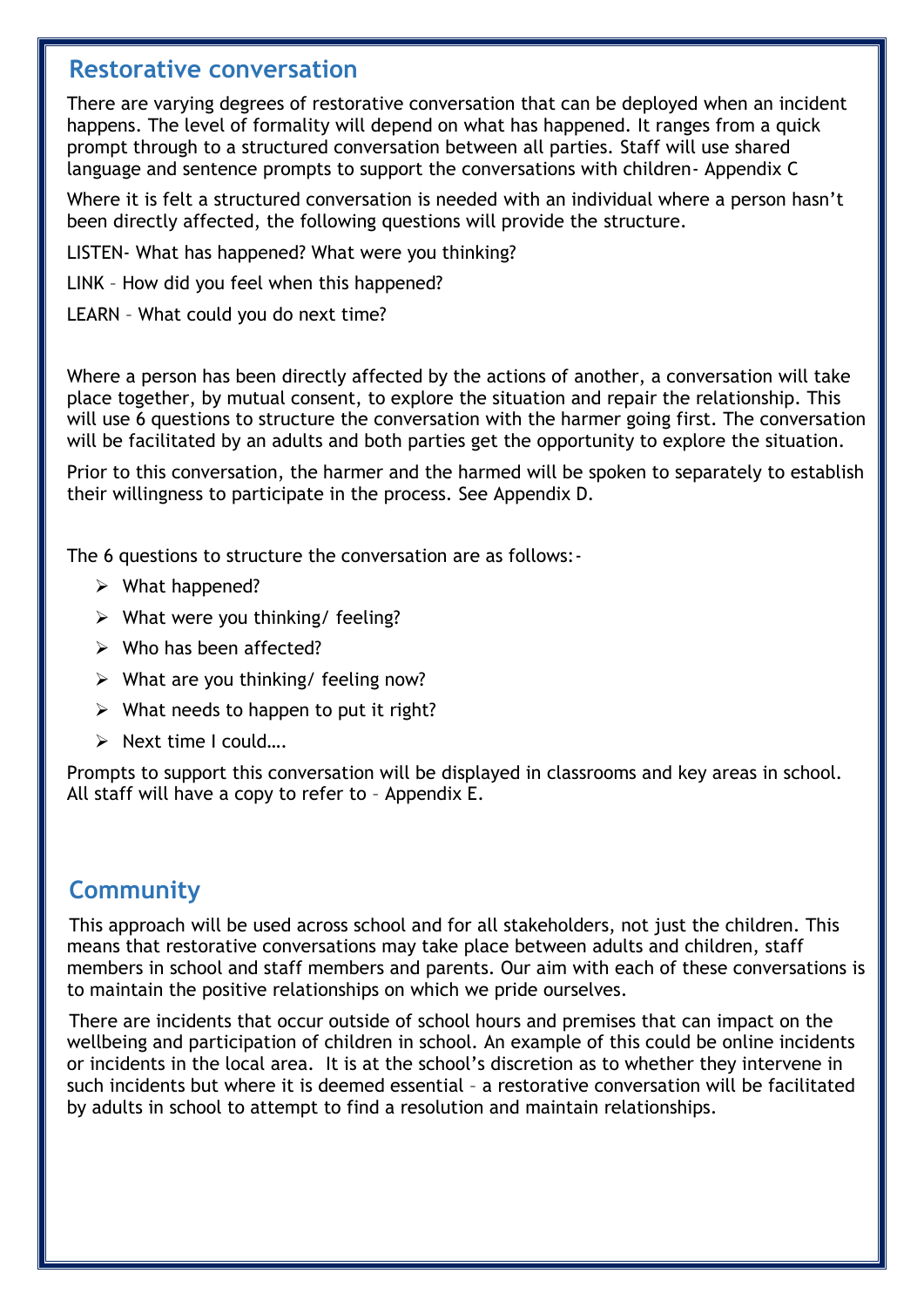#### **Consequences**

Our understanding of the term consequence is that it is a result or effect of an action undertaken by an individual. We believe that consequences should be logical and linked to the action. Therefore the consequence will be determined through the restorative conversation that takes place with those involved.

For example: A child who dysregulates and lashes out when they lost a game on the playground would be involved in a restorative conversation (including the harmed if appropriate and consent is given). A logical consequence here might be to have a graduated return to break times.

There may be occasions where the consequence of an action could be exclusion from school on a fixed term basis. This is to allow school the time to review practice and put in place the plans necessary to minimise the chances of this happening again. If this were to happen, the child would have this explained to them so that their sense of belonging is not harmed. In some extreme circumstances, such as assault on staff, weapons offences or substance misuse the school may be left no choice other than to permanently exclude. This is in line with the exclusions policy.

#### **Legislation and Guidance**

- Behaviour and discipline in schools
- The Equality Act 2010
- Supporting pupils with medical conditions
- SEND Code of Practice
- The Children's Act

#### **Training**

Our staff are provided with training on our school's approach to managing behaviour as part of their induction process. This will focus on the importance of building relationships and the restorative practices in school.

Behaviour management will also form part of continuing professional development seeking external support where appropriate.

Many members of staff have been trained in TEAM Teach techniques, which also forms part of the cycle of continuing professional development.

#### **Monitoring**

This policy will be reviewed by the Executive Headteacher every year in consultation with the staff team. At each review, the policy will be approved by the School Standards Committee.

#### **Links to other policies**

- Staff code of conduct
- Child protection
- Positive Handling
- Exclusions
- **•** Anti-bullying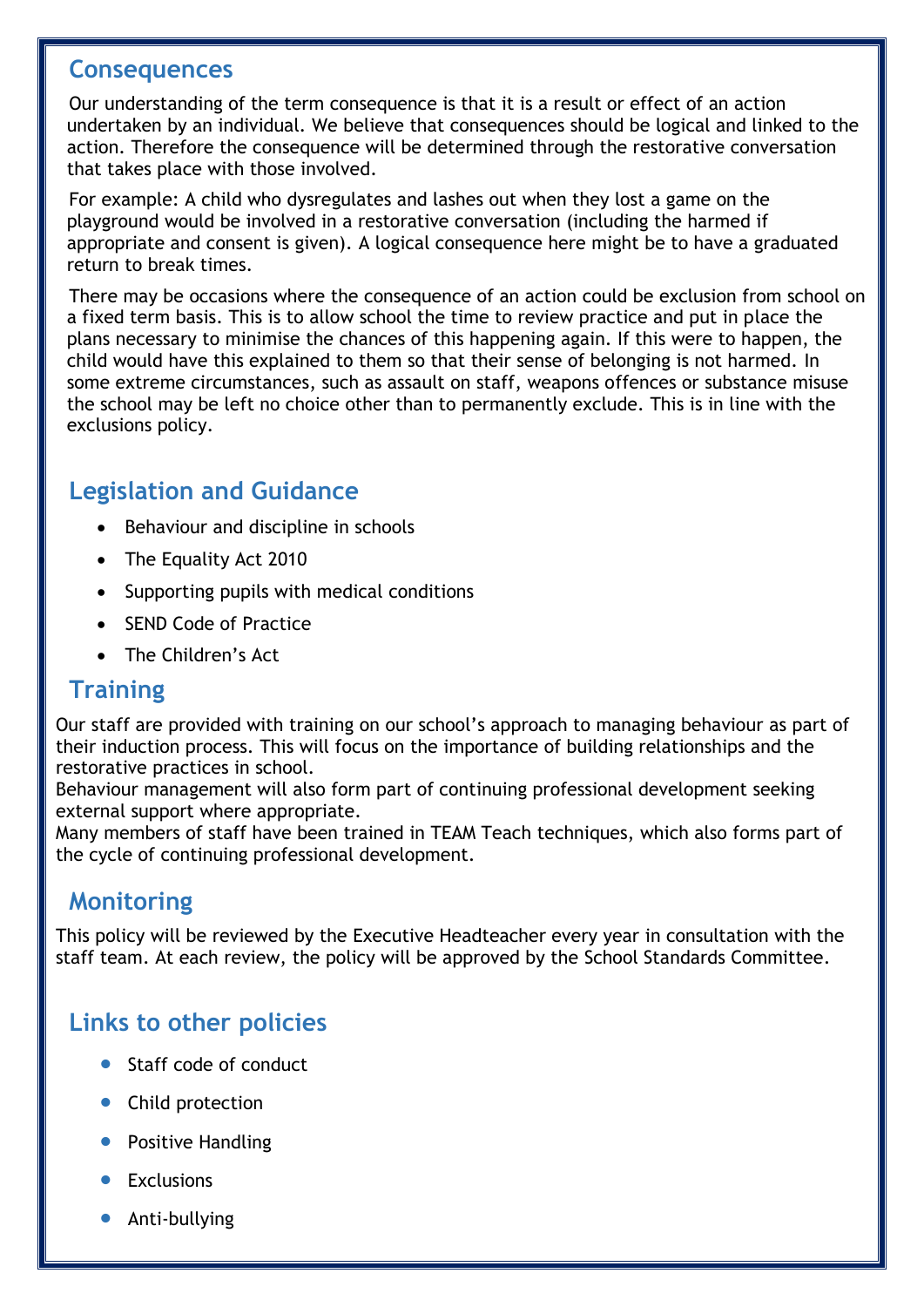#### **APPENDIX A – Rewards**

At Dordon, we have many rewards that can be given to the children.

**Verbal praise** is given often in recognition of good work and meeting the expectations of RESPECT in many different ways.

**GEMS** are given using the Class Dojo system. GEMS are awarded to children and are collected across a half term. We award prizes for children with the most GEMS and also the children who received the most GEMS for respect.

**G** – Growth Mindset

**E**- Effort

**M**- Manners

**S** – Success

**Visits to the Executive Headteacher and Associate Headteacher** are encouraged to share positive contributions to school whether these are academic or to the wider school community.

**Email home** is sent on Friday to a child in each class who has shone for any reason across the week.

**Celebration assembly** happens once a week and celebrates success inside and outside of school.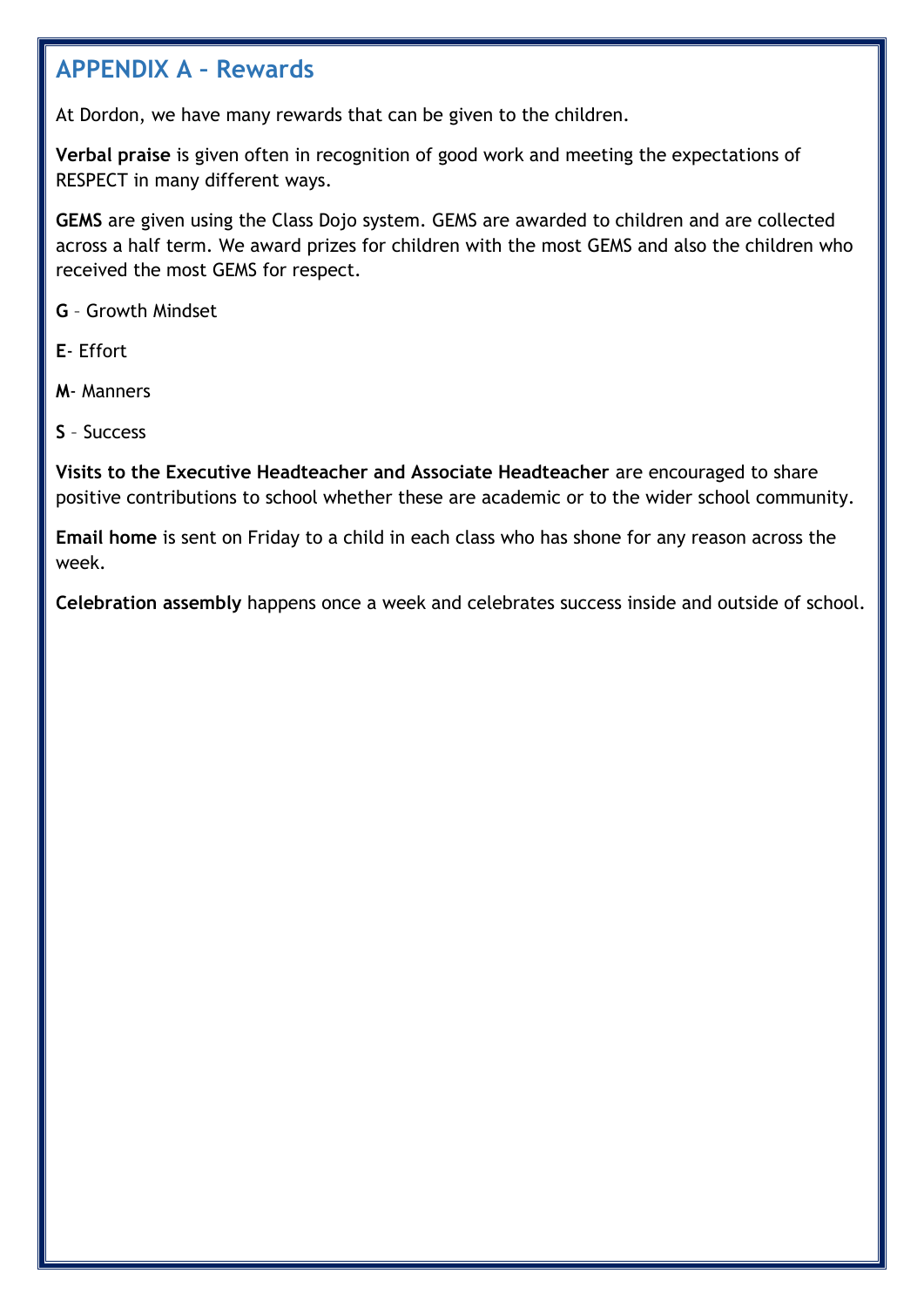#### **Appendix B - De-escalation Strategies**

#### **Verbal Strategies**

Talking to children can help them to start calm. However some children, especially those on the ASD spectrum may not be able to tolerate speaking as they may be experiencing sensory overload. They may find you will need to be quiet until they start to calm down and can tolerate talking again. This is hard.

For the majority, the voice is a powerful tool. For children you don't know well, watch when you are talking to them and see if it is working IF NOT then stop.

Have a chat when the child is calm and say: 'During the time we were together I said  $\ddot{\hspace{2cm}}$ , did you find that helpful or was it annoying?' Explore which phrases, if any, helped and share the information with other colleagues.

#### TOP **TIPS**

- **1) Keep your voice low and slow-** keep the volume low, keep the pitch low and speak slowly. Keep any instructions short.
- **2) Rhythm and repetition –** this actively calms the brain. Repeating a phrase such as: 'It's ok.' 'I'm here with you.' 'You're safe.' Or 'Take a deep breath in, and breathe out.' Share good phrases with other adults who work with that child.
- **3) Focus on feelings –** how the young person feels is at the heart of what is happening for them but some may struggle to verbalise how they feel. Use phrases like: 'I can see you are feeling sad.' 'This must be upsetting for you.' Or if you are unsure how they are feeling and you don't want to get it wrong say 'I wonder if you might be feeling…..' or 'It seems like you are feeling …… am I right?' Verbalising when they can't shows you understand what is happening for them – it may not just calm them down but it could build a connection between you and the child. **Validating their feelings is not the same as validating their actions.**
- **4) Be empathic and non-judgmental –** Feelings for that child are absolutely real for them whether you feel they are justified or not. Acknowledge and accept them and show you understand. Avoid reasoning with the child until later when they are calm. Doing it too soon could lead to escalation.
- **5) Distract and Divert –** Distraction helps a young person if they are continuously talking about what is bothering them. It often works best with younger children.
	- Distract by changing the subject
	- Start playing slowly with a toy or object near by
	- Get them to look out of the window and count something e.g. green things.
- 6) **Repeat back –** Listen to what the child is saying (if they are talking) and repeat it back to them. Summarise for them what they have said. 'I can hear you are telling me….'
- 7) **Choices –** It is important to be clear about what is negotiable and what isn't. Having a choice will decrease the anxiety for a child. When giving choices:
	- Speak slowly
	- Offer the positive one where you think it will be most effective (based on what you know about the child)
	- Limit the number of choices

If there are lots of people around when a child is distressed, you could ask, 'Do you want to stay here with me or come to my room?'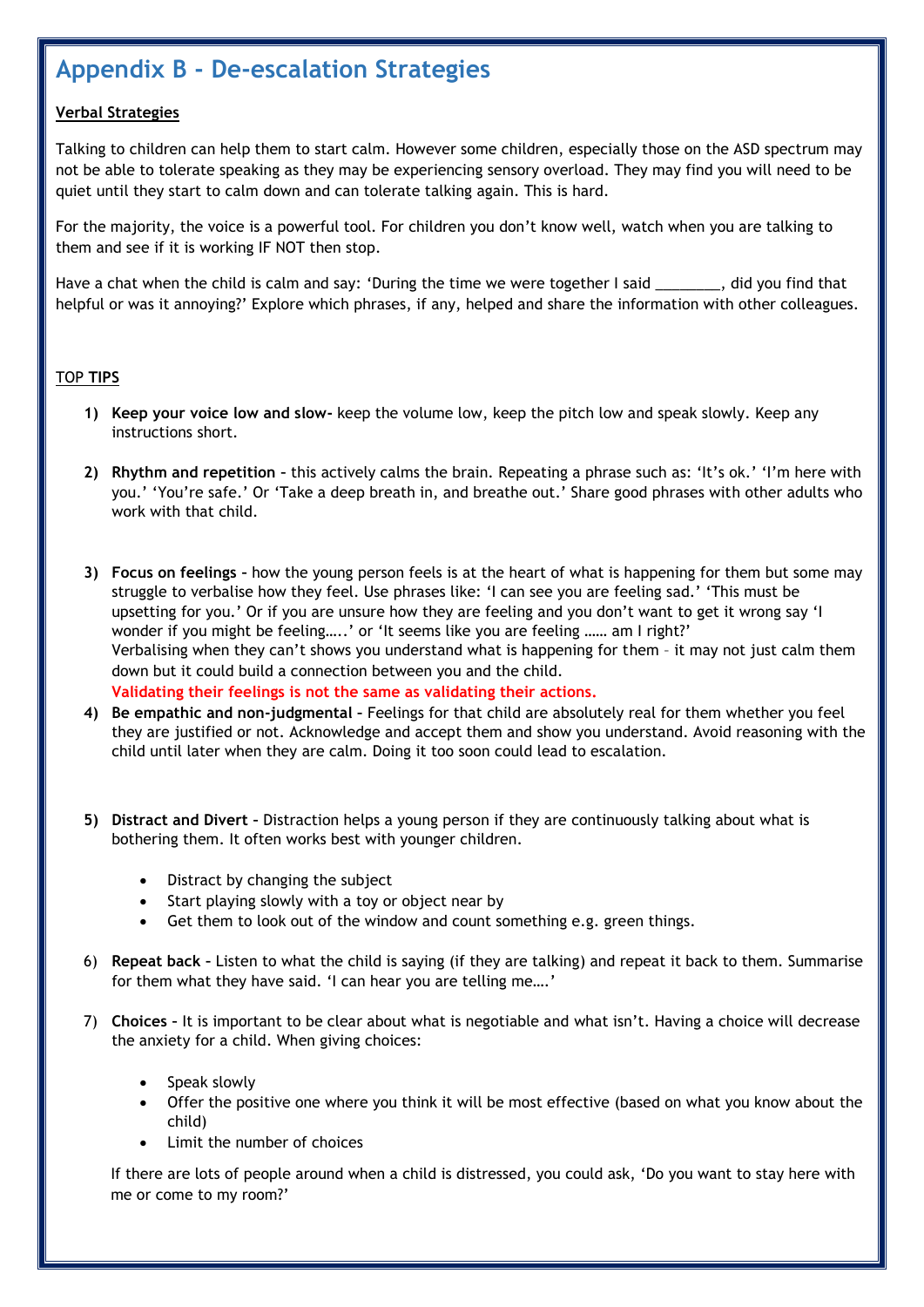When they have recovered enough, 'Would you like to go back to class now or do you need 5 more minutes?' Either way they will be back in class but they will feel like they are in control.

#### **Non-Verbal Strategies**

The more that a child is in distress, the less they will hear your voice. When faced with a child in distress, think animal. Think about the things you would do if you encountered and angry bear or a wounded, shaking dog who doesn't want anyone to touch them. This will help you in the choices you make.

- **1) Keep your emotional brain in check (manage your chimp)** stay calm and rational. You cannot control the person but how you respond to them will be a factor in whether the situation escalates or diffuses. Think positive thoughts and remain calm. When a young person has least control, that is when we need to be the most in control of ourselves.
- 2) **Environment –** Get the child away from everyone if you can. If appropriate, lower the sensory stimulation (close blinds, turn off the lights, etc)
- 3) **Space –** Think position, posture and proximity

If you need to enter their personal space to keep a child safe, then explain what you are doing. Again think animal.

- Approach slowly
- Stay where they can see you
- Don't approach from behind
- Be mindful of gestures and facial expressions. Keep them neutral.
- Be at their level. This reduces the threat level and feeling of intimidation.
- 4) **Silence is golden –** Allowing time and silence will bring calm. Don't feel pressured to move things on.
- 5) **Breathing control –** Deeper, slower breaths will help the calming process. If we as adults do it, model it, then it helps us to remain calm but eventually it will allow the child to match our breathing pattern.

There is no sure and steadfast method for de-escalation. What works one day may not work the next but these strategies may help you have a wider repertoire of tools available to support the process.

A mixture of these tools may help us to be more successful in de-escalating situations before crisis or supporting the recovery better. What is key is the communication with adults about what is working and knowing the children. Being aware of triggers and signs of agitation and anxiety. If you have this information make sure it is shared with all the relevant adults who work with the child.

Look after you – dealing with distressed behaviours can be exhausting, emotionally draining and personally challenging. There is no shame in recognising that you are not emotionally secure at a given time and therefore not the person to be dealing with a child in distress. We are all human and have ebbs and flows in our emotional and mental health and wellbeing.

It is also important that after you have been dealing with a child in distress that you take time for you to reflect on what has happened and check that you are feeling ok. Talking to people is important.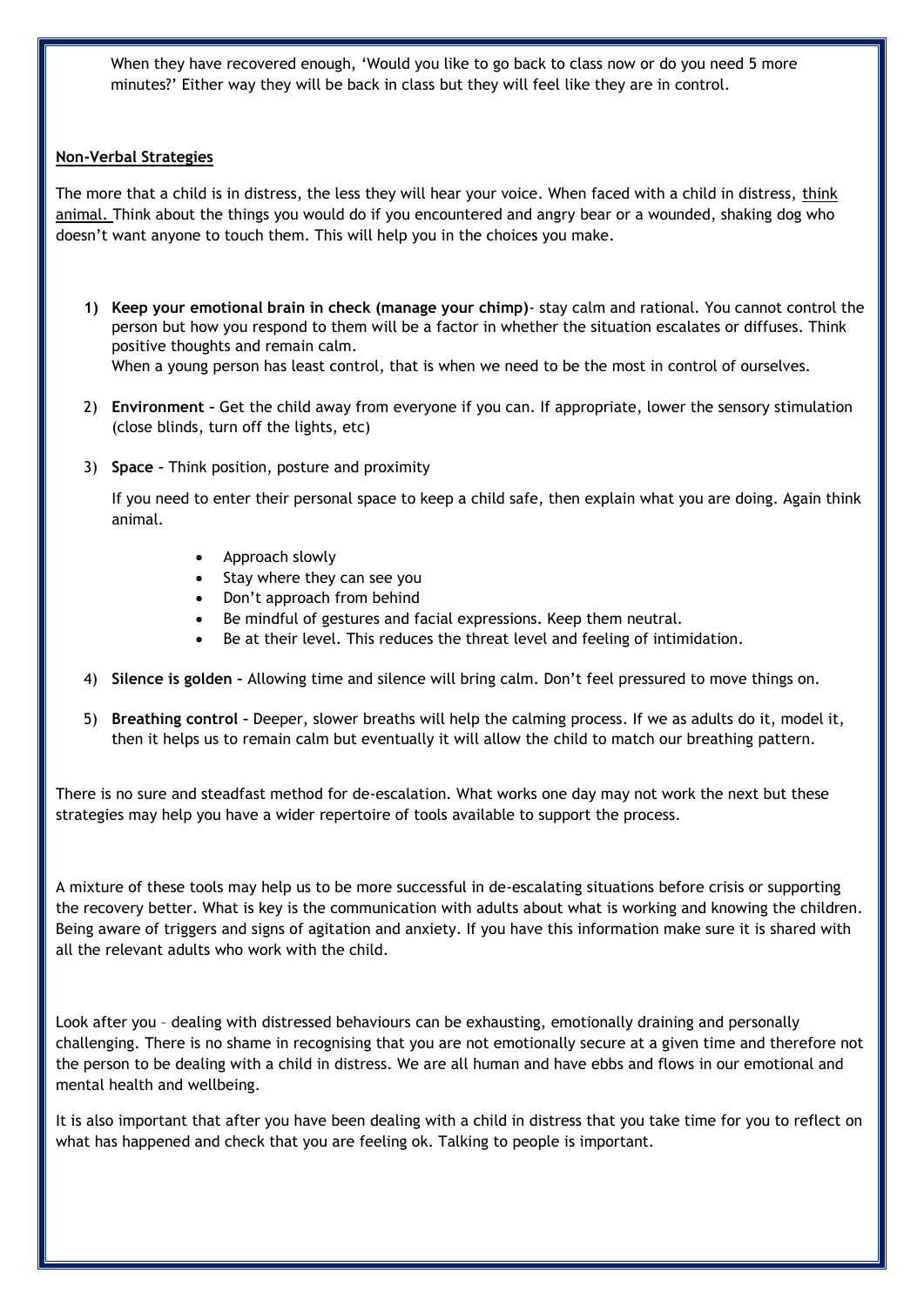## **APPENDIX C – Language Prompts**

**I see that your shoulders are hunched and think you might be upset?**

**I see two children who both want the same toy.**

**I wonder if you're feeling…..because….**

**I can see how you might feel…..because….**

**Maybe it's not the right time now, I will catch up with you later.**

**I hear you need space. I'll be over here when you need me.**

**Do you think you might be disappointed?**

**It's ok to feel…**

**I understand you are…. But I can't let you…I need you to be safe.**

**Remember when we discussed when you feel…..we can…(insert chosen strategies here)**

**I feel…..sometimes too; let's figure this out together.**

**How can I help you now?**

**Tell me about what happened….**

**What could you do next time?**

**Help me understand how….**

**I need you to…..thank**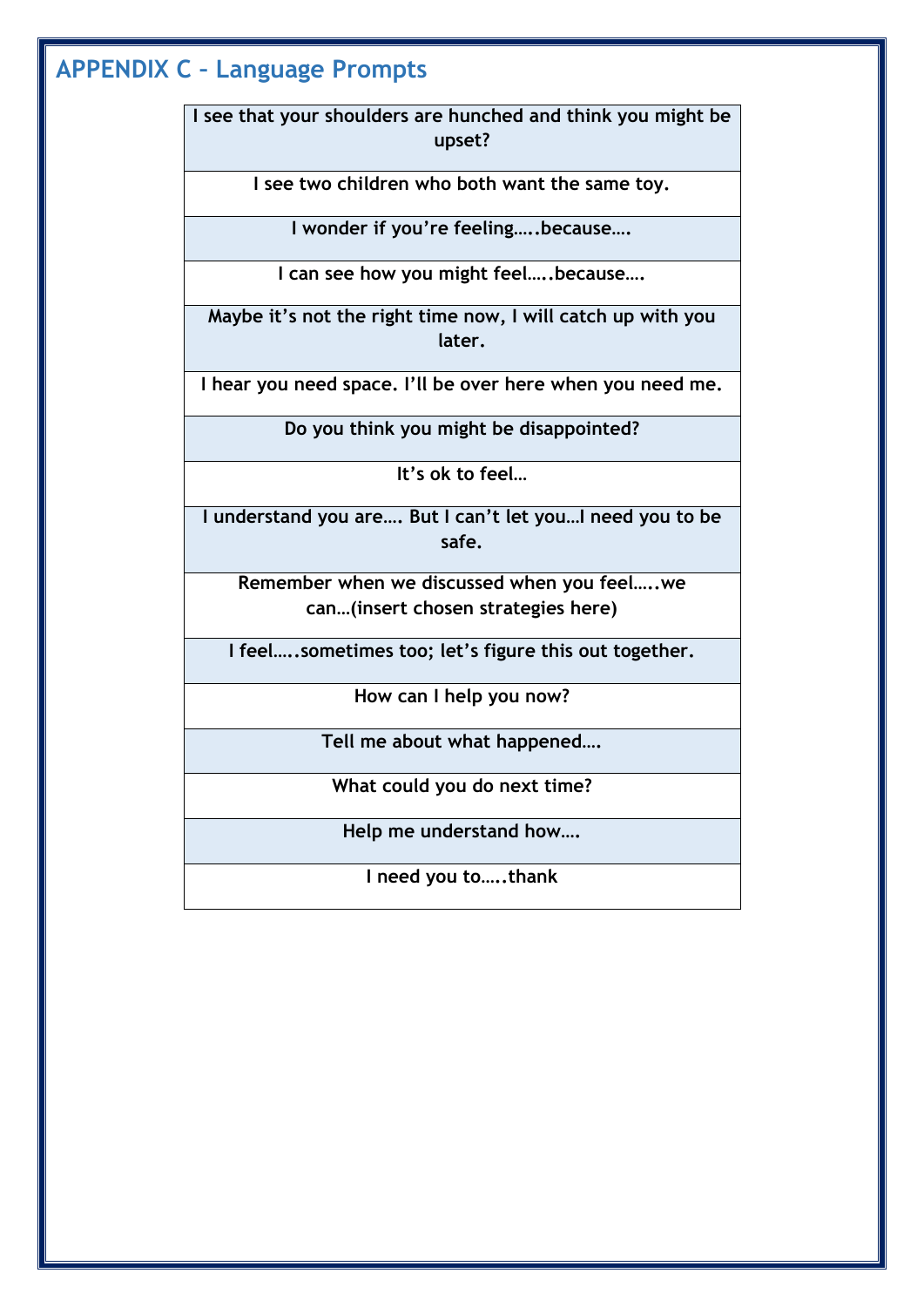